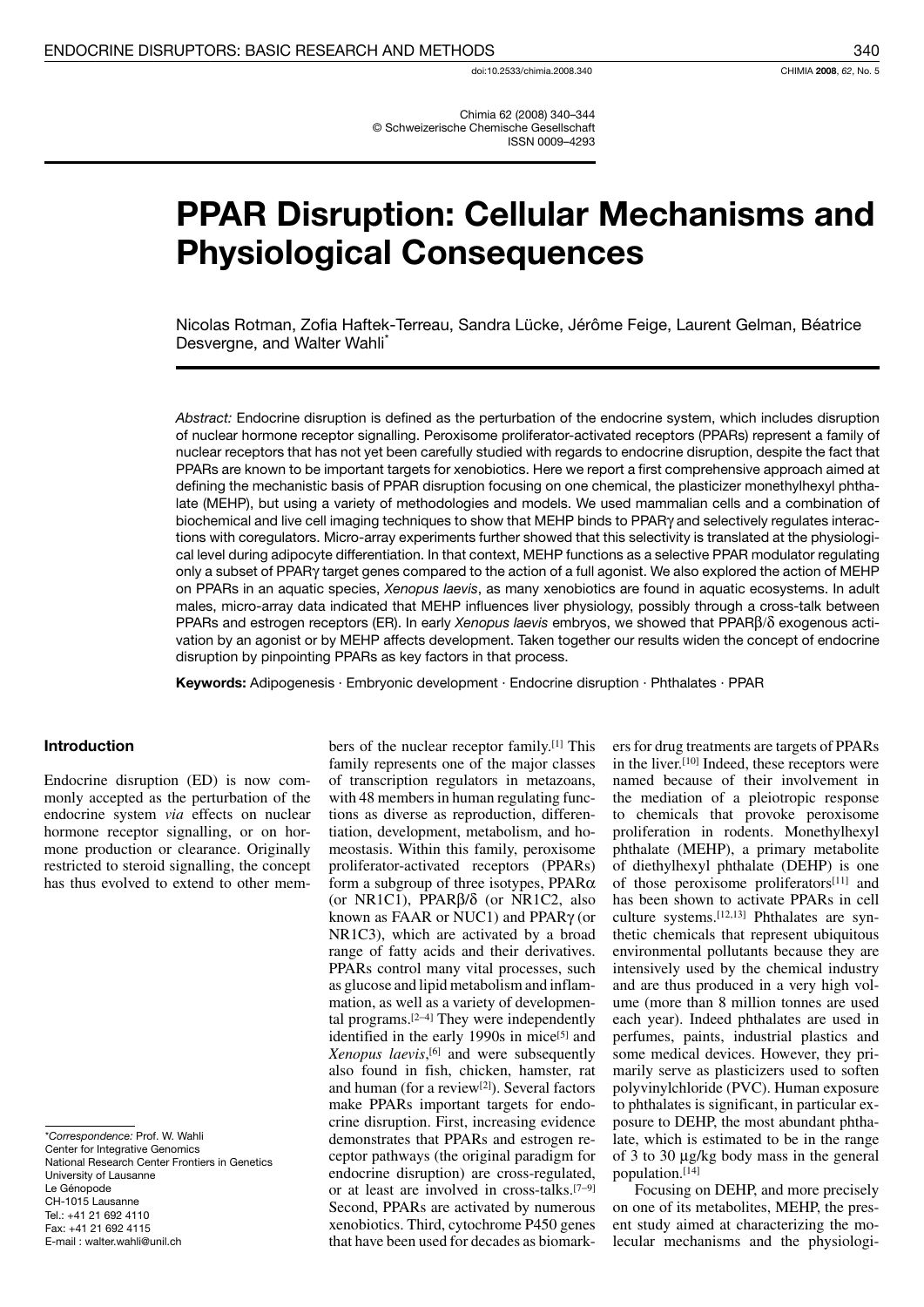cal consequences of disruption of PPAR pathways by endocrine disruptors. Our approach was based on two different and complementary models: mammalian cells on one hand and *Xenopus laevis* embryos and adults on the other hand. We used mammalian cells first to dissect the molecular action of MEHP on PPARs, with a particular emphasis on PPAR $\gamma$ , and second to characterize the physiological outcomes of PPAR disruption using the paradigm of adipogenesis. This approach should reflect human exposure to DEPH/MEHP, and we defined the doses of our treatments accordingly. As already mentioned, PPAR activation is tightly linked to the metabolism of xenobiotics in the liver. We were thus interested in studying the consequences of the disruption of PPARs in that organ and we chose an aquatic animal, the amphibian *Xenopus laevis*, for that purpose. Since ED has been extensively studied for its impact on embryonic development we addressed PPAR endocrine disruption using Xenopus *laevis* embryos.

Today, a clear mechanistic understanding is lacking, which would help in establishing appropriate environmental regulations, but would also provide a key fundamental basis to the concept of endocrine disruption. Our work should pave the way towards a clearer understanding as we characterize MEHP as a selective PPAR modulator (SPPARM) and show some physiological consequences of PPAR disruption by this substance.

#### **Results**

#### **MEHP Can Interfere with PPAR Signalling**

In transient transactivation experiments, [12,13] previous studies have reported that MEHP could activate mouse and human PPARs. We wanted to reproduce those results in mice and to extend them to Xenopus PPARs. Appropriate cells were transfected with a PPRE-firefly luciferase reporter construct and an expression vector coding for mouse PPARα, PPARβ/δ, PPARγ or their three Xenopus laevis orthologs. After transfection, cells were treated with  $1-200 \mu M$  MEHP or with the following selective agonists: Wy 14,643 (mPPARα, 10 μM), L165041 (5 μM for mPPAR $\beta$ / $\delta$  and 20  $\mu$ M for xPPAR $\beta$ / $\delta$ ), rosiglitazone (mPPAR $\gamma$ , 1  $\mu$ M), ETYA  $(5,8,11,14$ -eicosatetraynoic acid, PPAR $\alpha$ , 10 μM), and BRL49653 (xPPARγ, 5 μM). Except for  $xPPAR\alpha$  all the different PPAR isotypes could be activated by MEHP. However, high concentrations of MEHP were necessary to reach the level observed when the different selective agonists were used (32) μM for mPPARα, 50 μM for xPPARγ and  $200 \mu M$  for all the other PRARs tested).

We also wanted to evaluate more precisely the species specificity of PPAR activation by MEHP. It appears that mPPAR $\alpha$  is very sensitive to MEHP, whereas  $xPPAR\alpha$ is not (at least at  $200 \mu M$ ). This should be compared with the fact that Wy 14,643, which is a very potent agonist of mPPAR $\alpha$ can barely activate xPPARα. On the contrary, xPPAR $\beta$ / $\delta$  and xPPAR $\gamma$  appear to be more sensitive to MEHP than their mouse orthologs.

In summary, mouse and Xenopus PPARs are sensitive to MEHP with species-specific differences in their potencies.

#### **Molecular Characterization of PPAR<sub>Y</sub>** Disruption by MEHP

To understand the mechanism by which MEHP could alter PPAR signalling, we asked step-wise questions.

The first one was to evaluate the binding mode of MEHP in the PPAR $\gamma$  ligand binding pocket (LBD) through modeling, and then compare it to the binding of rosiglitazone, available from the crystal structure of the  $PPAR\gamma LBD$  in complex with this agonist. Docking of MEHP in hPPARy showed that both the  $R$ - and the S-enantiomer of MEHP could fit in the PPAR $\gamma$  LBD, very similar to the way rosiglitazone does. In fact, MEHP and rosiglitazone bind to the PPAR $\gamma$  LBD in similar conformations where only one side of the T-shaped binding pocket is occupied and where similar residues are contacted. In contrast, DEHP could not fit into it as its carboxylate function is esterified by a bulky and hydrophobic chain.[15,16]

Since MEHP is capable of acting as an agonist bound to the ligand binding domain of PPAR $\gamma$ , the next step was to evaluate whether this binding occurs in living cells and results in coregulator recruitment. Coregulator recruitment is indeed the major functional determinant, since it follows conformational changes of the nuclear receptor LBD in response to ligand binding, and assists PPARy to regulate transcription. For that purpose, we used fluorescence correlation spectroscopy (FCS), which is a technique measuring the diffusion of fluorescent molecules at high temporal resolution that can be used in the living cell. We first demonstrated that the fusion protein YFP-PPAR exhibits reduced mobility upon ligand binding $[17]$  due to the formation of large complexes through coactivator recruitment.[18,19] Exposing the cells to MEHP also reduced YFP-PPARy mobility, although to a lesser degree than rosiglitazone, suggesting that the size of PPAR $\gamma$ /coactivator complexes formed by MEHP binding is smaller and thus different from those formed in response to rosiglitazone.[15]

To identify the regulators recruited by rosiglitazone and MEHP in the native context of a living cell, we first established the appropriate tools for evaluating PPAR activity and protein-protein interaction via fluorescence resonance energy transfer

(FRET) imaging.[17,20] We were then able to demonstrate that MEHP only partially abolished the strong interaction between PPAR $\gamma$ and the corepressor NCoR observed in the absence of a ligand. With respect to coactivators, MEHP enhanced the recruitment of the Med1 subunit of the mediator complex, just as rosiglitazone did. However, it was totally inefficient in inducing the recruitment of p300, another coactivator recruited by PPARγ in the presence of rosiglitazone. In contrast, and as determined by in vitro assays, the interaction of PPARy with PPARy coactivator 1- $\alpha$  (PGC-1 $\alpha$ ) was strongly enhanced by MEHP but only modestly enhanced by rosiglitazone.[15]

We finally needed to assess whether this selective recruitment also operates when PPARy is bound to DNA on target promoters. Using a specific antibody against each of the coregulators, we performed chromatin immuno-precipitation (ChIP) and assessed PPARy target promoter occupancy, in the presence of either rosiglitazone or MEHP. Consistent with our FRET and pulldown observations, MEHP induced a partial clearance of NCoR from the two GyK and OLR1 PPARy target promoters. MEHP did not promote the recruitment of p300 or SRC-1 on target promoters. However, it did induce a recruitment of Med1 to slightly lower levels than those achieved by rosiglitazone, but promoted  $PGC-1\alpha$  recruitment at much higher levels.[15]

In conclusion, these mechanistic studies showed that the endocrine disruptor MEHP binds to PPAR $\gamma$  and selectively regulates interactions with coregulators in living cells (Fig. 1). This selectivity strikingly correlates with the global pattern of promoterspecific and ligand-dependant coregulator recruitment.[21]

#### $PPAR<sub>Y</sub>$  Disruption and the **Adipogenic Program**

To investigate the interference of MEHP with PPARy regulated pathways at the cellular level, we studied the influence of MEHP on adipogenesis, a well-characterized PPARγ regulated function. For that purpose we compared the ability of MEHP and of rosiglitazone to promote 3T3L1 preadipocyte differentiation in mature adipocytes. The maximal effect of MEHP was obtained at 100 µM but remained lower than that induced by rosiglitazone. The actions of both ligands on adipocyte differentiation were confirmed by quantification of cellular triglyceride contents, which were strongly induced by rosiglitazone but only partially induced by MEHP. Thus, although MEHP significantly induces adipocyte differentiation, this phthalate monoester has a reduced adipogenic efficacy compared to that of rosiglitazone, most likely due to the selective modulation of its activity through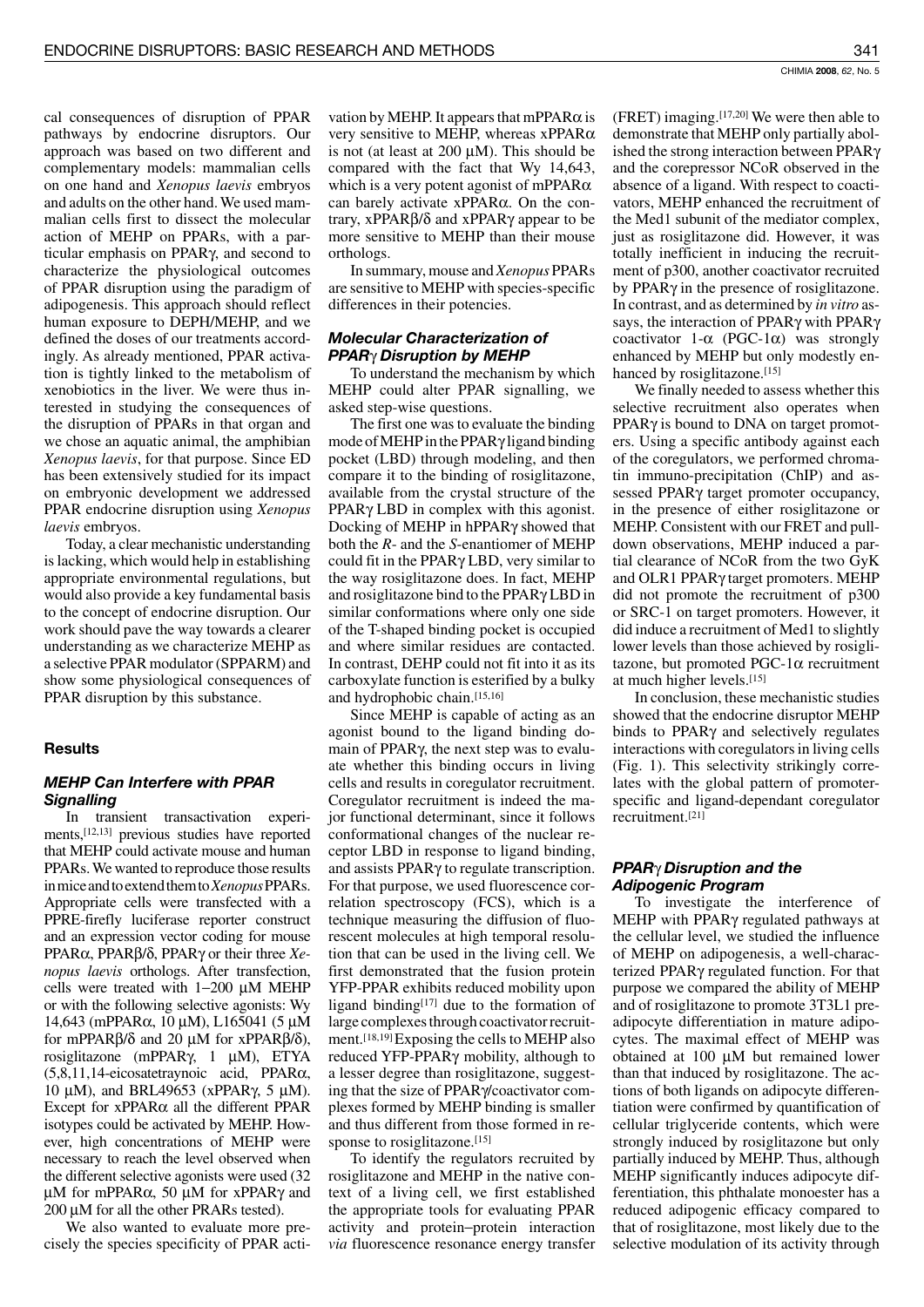|                                                                                                      | Full PPAR <sub>Y</sub> agonist                                            | <b>MEHP</b>                                            |
|------------------------------------------------------------------------------------------------------|---------------------------------------------------------------------------|--------------------------------------------------------|
| <b>Binding mode</b><br>PPAR<br><b>RXR</b>                                                            | Similar occupancy of the binding site<br>within the PPAR <sub>Y</sub> LBD |                                                        |
| Cofactors recruitment<br>Cofactors<br>PPAR<br>RXR <sup>1</sup><br>Target gene promoter               | Med1<br>PGC <sub>1</sub><br>p300<br>SRC1<br>release of NCOR               | Med1<br>PGC <sub>1</sub><br>limited release<br>of NCOR |
| Induction of target genes<br>Group1 (eg. GyK, OLR1, ACSBG1)<br>Group2 (eg. FABP-4, AdipoQ)<br>Group3 | strong induction<br>strong induction<br>strong induction                  | limited induction<br>strong induction*<br>no induction |
| Promotion of adipogenesis                                                                            | strong                                                                    | mild                                                   |

Fig. 1. MEHP is a selective PPARY modifier in mammalian cells. Whereas monethylhexyl phthalate (MEHP) and rosiglitazone (full PPARY agonist) have similar binding modes within the PPARY pocket, they induce the recruitment of different cofactors on target gene promoters. This difference is translated into differential gene expression and, finally, differential adipogenic potency. ACSBG1, acyl-CoA synthetase Bubblegum 1; AdipoQ, adiponectin; FABP-4, fatty acid-binding protein 4; GyK, Glycerol kinase; OLR1, oxidized low density lipoprotein receptor 1.

differential coregulator recruitment. These actions of MEHP on adipogenesis are truly linked to PPAR $\gamma$  activation, since PPAR $\gamma$ inhibition, either via expression of anti-PPARy siRNA or by the use of the PPARy antagonist GW9662, inhibited the adipogenic actions of MEHP.[15]

As we demonstrated selective cofactor recruitment by  $PPAR\gamma$  in the presence of MEHP, we hypothesized that this should also translate into a selective array of target genes. We thus pursued our exploration of the adipogenic actions of MEHP and rosiglitazone and their underlying molecular pathways, by performing gene expression array analyses on glass slides spotted at custom with a collection of 17,000 mouse cDNAs. The vast majority of the genes regulated by MEHP were also regulated by rosiglitazone, again indicating that the adipogenic actions of MEHP are mediated by PPAR $\gamma$ . MEHP specifically regulated only a very low number of genes, which could not be assigned to characterized adipocyte differentiation pathways. In contrast, rosiglitazone had a broader action than MEHP since this full agonist specifically regulated around 30% of the genes. Thus, MEHP potentially acts as a selective PPAR modulator regulating only a subset of PPARγ target genes compared to the action of a full agonist<sup>[15]</sup> (Fig. 1).

A limitation to the interpretation of these data is that it is difficult to uncouple the direct induction of PPARγ target genes from their indirect activation *via* the global network of transcription factors controlling the adipogenic program. Thus, the same gene expression analyses were repeated with 3T3L1 cells treated for 48 h with rosiglitazone or MEHP, either before differentiation or after differentiation with a classic adipogenic cocktail. Quantitative expression analyses of a subset of genes demonstrated that, in the same cellular context, MEHP exerts a selective action on different PPAR $\gamma$  target genes and that this varies according to the differentiation status of the cell. Two different classes of genes must be distinguished. The first group includes genes such as GyK, OLR1 and ACSBG1 on which MEHP exerts a lower activity than rosiglitazone, independently of the differentiation status of the cell. A second group is exemplified by FABP-4 and AdipoQ, which similarly respond to MEHP and rosiglitazone during differentiation but are principally induced by rosiglitazone in undifferentiated cells.[15] These two categories probably reflect the interplay between the ligand-specific cofactor complex formed by PPAR $\gamma$  and the promoter structure and sequence to which it binds.

Our results on the adipogenic action of MEHP strongly argue that in addition to an action on hepatic carcinogenesis through  $PPAR\alpha$ -mediated peroxisome proliferation,  $[22]$  the endocrine-disrupting actions of DEHP through its MEHP metabolite should also be considered with respect to the development of metabolic disorders. On a more fundamental note, our results also point to the importance of the cellular context regarding coregulator abundance, illustrated by the differences of PPARy transactivation by MEHP according to the cell line investigated. This suggests that PPARy agonists may exert different effects on subpopulations of adipocytes and their progenitors in the adipose tissue, an aspect that should be taken into consideration in pharmacological strategies aimed at finding PPAR $\gamma$  modulators that act on adipocyte physiology.

# **PPAR Disruption in Xenopus laevis** Liver

Having shown that MEHP could activate Xenopus laevis PPARs (with the exception of PPAR $\alpha$ ), we were particularly interested in identifying the pathways that this chemical could alter in the liver, the major detoxifying organ, of that aquatic species. Because PPAR metabolism in Xenopus liver had not been studied previously, it was essential to identify the genes activated or repressed upon PPAR activation by a characterized agonist. Given that  $xPPAR\alpha$  and  $xPPAR\beta/\delta$  are very abundant in the male adult liver, whereas  $xPPAR\gamma$  is only weakly expressed, we chose to use ETYA, which activates both xPPAR $\alpha$  and xPPAR $\beta/\delta$ .[23] Finally, we were also interested in characterizing the pathways induced or repressed upon estrogen (17  $\beta$ -estradiol, E2) treatment reasoning that a comparison between the ETYA, E2 and MEHP treatments should help in understanding the molecular action of MEHP on liver metabolism: would it be primarily mediated through PPARs or through a cross-talk with ERs?

Xenopus laevis adult males were treated by injecting them with a solution containing either ETYA, or MEHP, or the vehicle only, directly in one dorsal lymph bag. After 48 h, livers were dissected, their RNA extracted and a gene expression array analysis conducted. A total of 2634 genes were regulated by the treatments (with a P value  $\leq 0.008$ , on a total of 12977 probes). The most potent treatment was, as expected, the E2 treatment, which modulated 2526 genes including known target genes such as vitellogenin or serpin. ETYA impacted on 285 genes. 75 genes were induced or repressed by MEHP, with only eleven being solely modulated by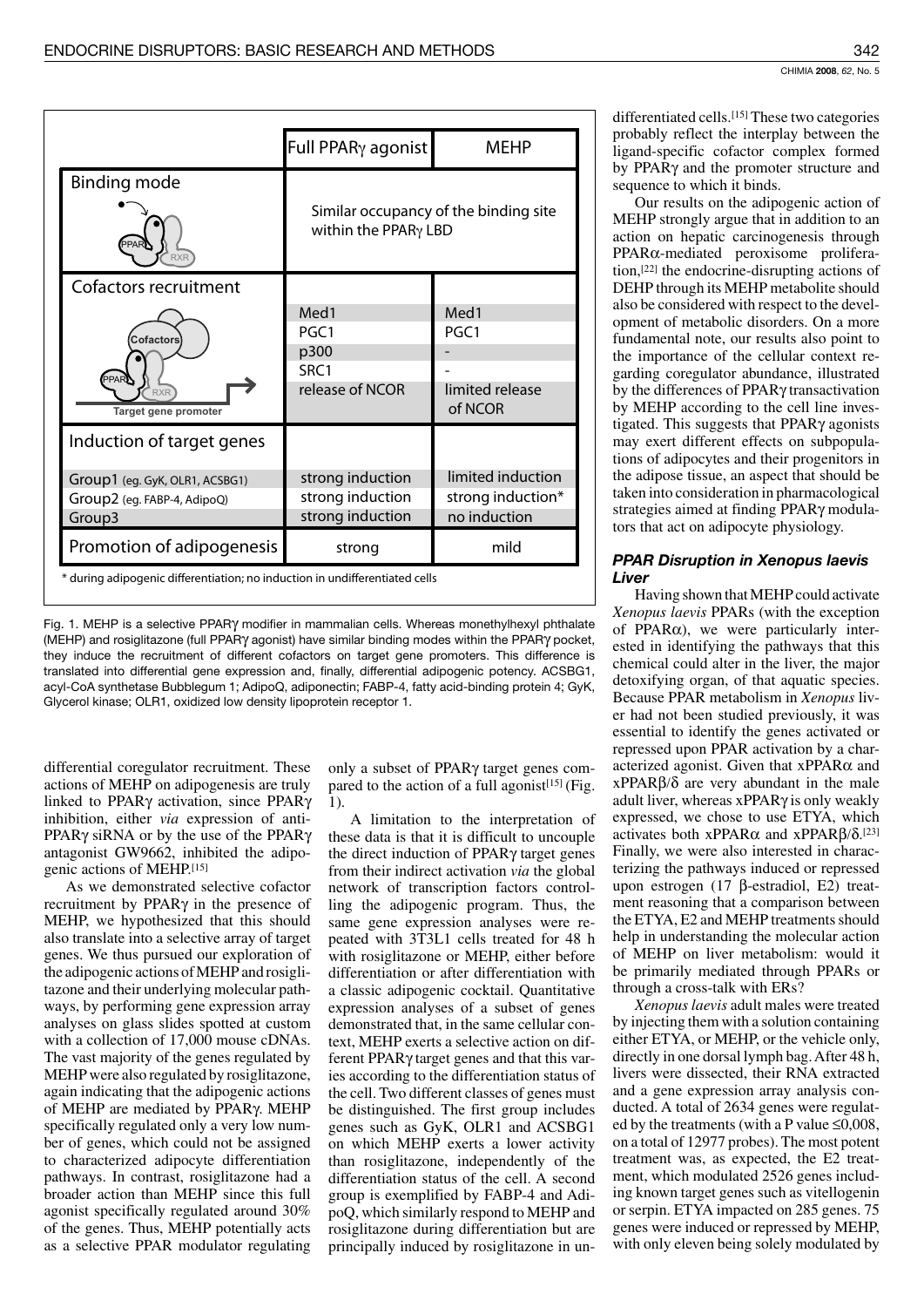the phthalate (Fig. 2). This last point suggests that MEHP affects liver metabolism primarily through disruption of PPAR and/ or ER signalling. More precisely, 18 genes were modulated by the three treatments, 40 genes were coregulated by E2 and MEHP, and six genes by MEHP and ETYA (Fig. 2). It thus appears that MEHP treatment is closer to E2 treatment than to ETYA treatment. This implies that either MEHP can activate ERs independently of PPAR, or that PPAR activation by MEHP finally induces a different set of target genes than a bona fide PPAR agonist. This last hypothesis, which would represent a variation of the concept of SPPARM is tempting, given that MEHP has not been shown to directly interact with ER and should therefore be tested further.

The detailed analysis of the data to precisely address the pathways modified by the different treatments is still in progress. However, because the Xenopus laevis genome has not yet been fully sequenced, only 1071 genes have yet been successfully annotated, which complicates the task. Already at this stage, our data show that MEHP can influence liver transcriptome in Xenopus laevis, and further suggest than MEHP action is essentially mediated by PPARs and ERs.

## **PPAR Disruption in Early Xenopus** laevis Development

The ED theory predicts that embryos are particularly sensitive to disruption by chemicals present in their environment. We wanted to evaluate this point regarding PPAR disruption by MEHP. We used

Xenopus laevis for that purpose because it is a convenient model for embryo development and because it is an aquatic species. This work, even though of a fundamental nature should thus shed light on the sharp decline observed in some wild amphibian populations worldwide.<sup>[24]</sup> We have reported previously that  $xPPAR\alpha$  is not activated by MEHP, whereas  $xPPAR\beta/\delta$  and  $xPPAR\gamma$ are quite sensitive. Given that  $PPAR\gamma$  is not expressed during Xenopus embryo development, we therefore focused on  $xPPAR\beta/\delta$ , which is present and abundant throughout embryogenesis.<sup>[6]</sup> Part of the work was devoted to a better understanding of the functions of  $xPPAR\beta/\delta$  in early *Xenopus* development and will be reported elsewhere. To address the question of endocrine disruption, we subjected batches of embryos to increasing concentrations of MEHP  $(50 \mu M)$ to 200  $\mu$ M) or of the selective xPPAR $\beta/\delta$ agonist (L165041, 0.1 µM to 100 µM). Embryos were treated from cleavage stage (soon after fertilization) to feeding tadpole stage (when organogenesis is set up and before metamorphosis) when they were fixed and examined using morphometric tools. Whereas L164041 induced a slight decline in survival rate of about 10% at concentrations starting from  $25 \mu M$ , even the highest concentrations of MEHP did not affect survival. Only subtle defects could be detected when comparing control embryos (treated with vehicle only) with embryos treated with MEHP or L165041. Among them, eye size appeared to be affected in a significant manner. L165041 treatment reduced by 18% the area occupied by the



Fig. 2. MEHP primarily affects adult Xenopus laevis liver transcriptome through PPARs and ERs. Venn diagram obtained from micro-array experiments conducted on Xenopus laevis adult male livers treated with 5,8,11,14-eicosatetraynoic acid (ETYA), 17 β-estradiol (E2) or monethylhexyl phthalate (MEHP).

retina (20  $\mu$ M, t-test:  $p < 10^{-3}$ ), whereas MEHP treatment increased it by 25% (200  $\mu$ M, t-test: P <10<sup>-15</sup>). This result indicated that MEHP exposure can impact on embryo development even if it did not induce dramatic effects under our experimental conditions. Additional work is necessary to evaluate whether this effect is mediated by PPAR $\beta/\delta$ , but the fact that exposure to a potent selective agonist for  $PPAR\beta/\delta$  also affected eye size would suggest it is. If it were true, MEHP could function in Xeno*pus* early embryos as a selective PPAR $\beta/\delta$ modulator that would only impact on a restricted repertoire of target genes and could eventually mediate opposite physiological responses to those triggered by bona fide PPAR $\beta/\delta$  agonists: MEHP increases eye field/size, whereas L165041 decreases it. Better understanding of the PPAR $\beta/\delta$  functions in normal development will help to clarify this last idea.

# **Discussion**

We have shown that mouse and Xenopus PPARs are sensitive to MEHP. In mammalian cells we have explored further the interaction between MEHP and PPARY. Molecular and cellular analyses demonstrated that MEHP directly activates PPARγ and promotes adipogenesis, albeit to a lower extent than the full-agonist rosiglitazone. In particular, we demonstrated that MEHP induces a selective activation of different PPARγ target genes (Fig. 1). Chromatin immuno-precipitation and fluorescence microscopy in living cells revealed that this selective activity correlates with the recruitment of a specific subset of PPARy coregulators, which includes Med1 and PGC1, but not p300 and SRC1 (Fig. 1). These results therefore highlight key mechanisms in metabolic disruption but are also instrumental in the context of selective PPAR modulation, a promising field for new therapeutic development. While these cellular observations suggest that exposure to phthalates could have detrimental effects leading to obesity, results in mouse models actually demonstrate that exposure to the phthalate plasticizer DEHP protects from diet-induced obesity (manuscript in preparation).

It is very likely that DEHP acts on PPARY as a SPPARM and should therefore be capable of interfering with full agonists such as rosiglitazone.

We used the Xenopus laevis model to show that MEHP can affect the transcriptome of a whole organ, the liver, and influence early embryogenesis. Furthermore, we have shown that MEHP action on the liver was essentially mediated through PPARs and ERs with a possible cross-talk between those two sub-classes of receptors. Finally